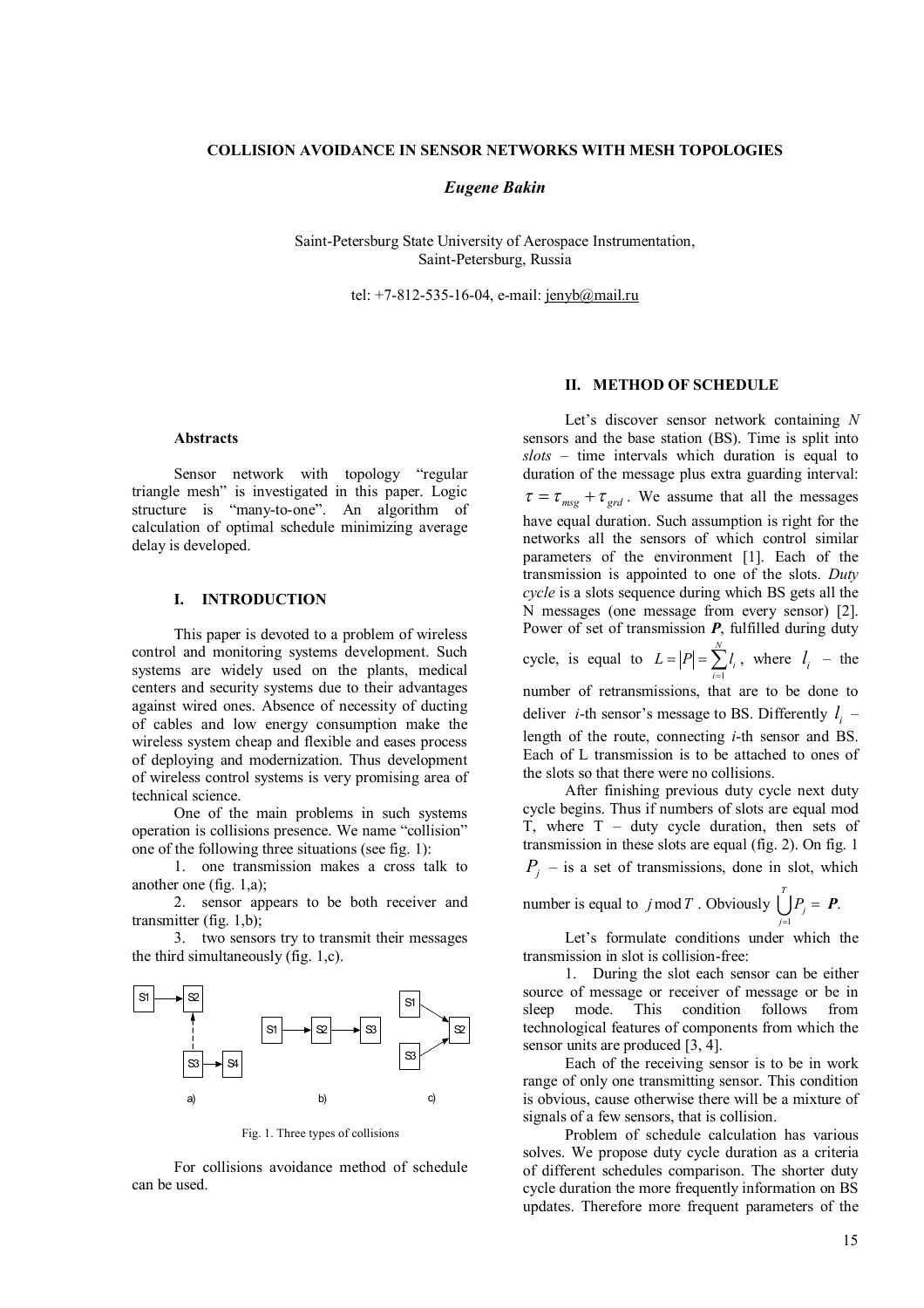environment can be controlled. Obviously, that minimal duration of duty cycle is N (it follows from the requirement, that BS cannot receive more than one message simultaneously).



Fig. 2. Duty cycle structure

# **III. SCHEDULE FOR THE NETWORK WITH TOPOLOGY "REGULAR MESH"**

Let's investigate important particular case of the network – the network with type «regular 2D mesh». Graph of such network is planar. All the cells of the mesh are regular polyhedrons with equal number of vertexes. Nodes of the mesh are sensors. There are three types of such meshes (see fig. 3): meshes, which cells are triangles (triangle meshes), rectangles (rectangle meshes), and hexagons (hexagonal meshes).



Fig. 3. Triangle, rectangle and hexagonal meshes. Black points are sensors, red points - BS

Let's calculate the schedule for topology "triangle mesh". For the beginning auxiliary theorem is formulated.

Theorem

For every sensor network schedule with duty cycle duration  $T \leq 3N - 3$  can be composed.

Proof

For the proof we propose algorithm, which allows composing the schedule duty cycle duration 3*N*-3 for every sensor network.

Algorithm

All the messages are to be transmitted through the shortest way to BS. Lets choose the rout, which connects BS and the most distant sensor. Sensors on this rout are numerated in ascending distance from BS order. Sensors on this rout are split up into three sets. Set  $M<sub>S</sub>$  ( $s = 0,1,2$ ) contains sensors which distance from BS is equal to *s* mod 3. In first slot sensors from  $M_1$  set transmit their messages, in second – sensors from set  $M_2$ , in third – sensors from set  $M_0$ 

Let's show that in every slot transmission is collision-free. We use proof by contradiction. Suggest, that in some slot transmission, carried out by  $(i+1)$ -th sensor to *i*-th sensor crosstalk with transmission carried out by  $(j+1)$ -th sensor to *j*-th ( $i =$ *j* mod 3,  $i > j$ ). This is possible only if  $(i+1)$ -th sensor is connected with *j*-th. It means that distance from  $(i+1)$ -th sensor to BS is not more than  $(j+1)$ , and  $(i+1) < (i+1)$ . So, not a shortest way was chosen. This contradicts to initial condition.

During first three slots the most distant sensor control of a route remains empty and is excluded from the active graph. Other sensor controls, receive on one message and transmit one MSG. BS gets one message. The network passes in a pseudo-initial condition. We name the given sequence of actions *iteration of algorithm* (IA)*,* and three three, making it, we name *iteration steps* (IS).

After the first IA, next one begins. After (N-2) iterations (3(N-2) slots) BS gets N-2 message, and only two sensors remain in active graph. There are three types of graphs, consisting two sensors (fig. 4).

In all three cases it is enough three slots for gathering remained messages. So duty cycle duration is equal to  $3(N-2) + 3 = 3N - 3$  slots. Q. e. d.



Fig. 4. Three types of graph containing three sensors

Messages in the given algorithm arrive on BS once a three slots, and the arrangement of steps in iteration can be chosen any way.